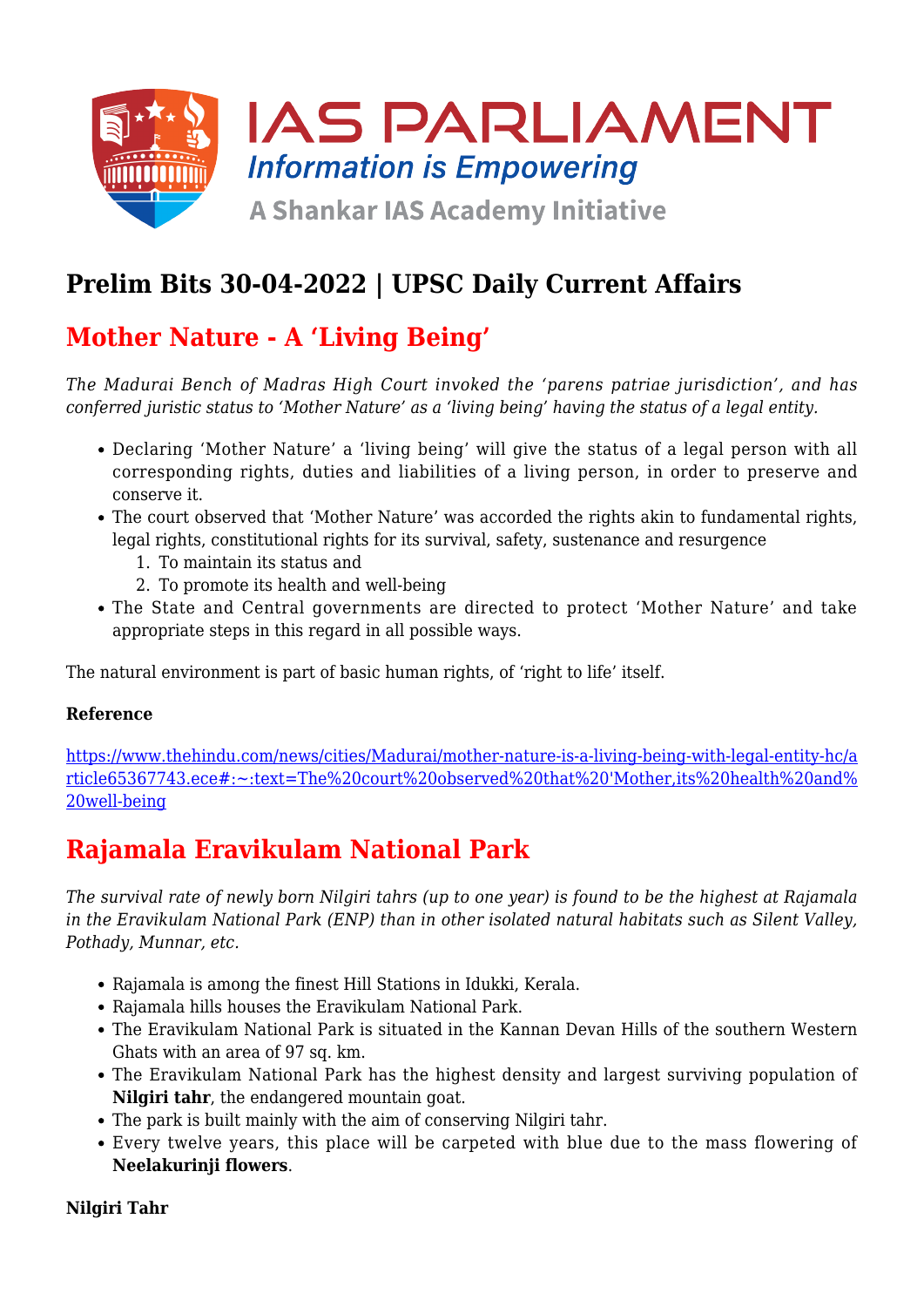- The Nilgiri tahr (*Nilgiritragus hylocrius*) is the only mountain ungulate in southern India amongst the 12 species present in India.
- The Nilgiri tahr is a congener of the Himalayan tahr (Hemitragus jemlahicus), found in Kashmir and Bhutan and the Arabian tahr (Arabitragus jayakari), found in Oman and United Arab Emirates.
- It is also the state animal of Tamil Nadu.
- It is an endemic species of the Western Ghats.
- The Nilgiri tahr, which used to be found along the entire stretch of Western Ghats, is presently found only in small fragmented pockets.
- Existing populations are under severe stress due to **habitat loss** and **hunting**.

| <b>Protection Status</b>                   |            |
|--------------------------------------------|------------|
| <b>IUCN</b> Red List of Threatened Species | Endangered |
| Wildlife (Protection) Act of India, 1972   | Schedule I |

### **Reference**

- 1. [https://www.thehindu.com/news/national/kerala/survival-rates-of-nilgiri-tahr-highest-at-rajamal](https://www.thehindu.com/news/national/kerala/survival-rates-of-nilgiri-tahr-highest-at-rajamala-in-munnar/article65366705.ece) [a-in-munnar/article65366705.ece](https://www.thehindu.com/news/national/kerala/survival-rates-of-nilgiri-tahr-highest-at-rajamala-in-munnar/article65366705.ece)
- 2. <https://www.keralatourism.org/destination/rajamala-idukki/209>
- 3. [https://www.wwfindia.org/about\\_wwf/priority\\_species/threatened\\_species/nilgiri\\_tahr/](https://www.wwfindia.org/about_wwf/priority_species/threatened_species/nilgiri_tahr/)
- 4. <https://www.keralatourism.org/munnar/nilgiri-tahr.php>

# **Epilepsy**

- Epilepsy is a chronic Non-Communicable Disease of the brain that affects people of all ages.
- It is characterized by recurrent seizures, which are brief episodes of involuntary movement that may involve a part of the body (partial) or the entire body (generalized) and are sometimes accompanied by loss of consciousness and control of bowel or bladder function.
- Seizure episodes are a result of excessive electrical discharges in a group of brain cells.
- **Symptoms** Seizure symptoms can vary widely.
- Some people with epilepsy simply stare blankly for a few seconds during a seizure, while others repeatedly twitch their arms or legs.
- One seizure does not signify epilepsy (up to 10% of people worldwide have one seizure during their lifetime).
- Epilepsy is defined as having two or more unprovoked seizures.
- **Treatment** Treatment with medications or sometimes surgery can control seizures for the majority of people with epilepsy.
- Some people require lifelong treatment to control seizures, but for others, the seizures eventually go away.
- Some children with epilepsy may outgrow the condition with age.
- **Response** WHO, the International League Against Epilepsy (ILAE) and the International Bureau for Epilepsy (IBE) led the Global Campaign Against Epilepsy to bring the disease out of the shadows.

### **Reference**

- 1. [https://www.thehindu.com/todays-paper/tp-national/tp-tamilnadu/epilepsy-in-children-is-treata](https://www.thehindu.com/todays-paper/tp-national/tp-tamilnadu/epilepsy-in-children-is-treatable/article65368864.ece) [ble/article65368864.ece](https://www.thehindu.com/todays-paper/tp-national/tp-tamilnadu/epilepsy-in-children-is-treatable/article65368864.ece)
- 2. [https://www.mayoclinic.org/diseases-conditions/epilepsy/symptoms-causes/syc-20350093#:~:t](https://www.mayoclinic.org/diseases-conditions/epilepsy/symptoms-causes/syc-20350093#:~:text=Epilepsy%20is%20a%20central%20nervous,races%2C%20ethnic%20backgrounds%20and%20ages) [ext=Epilepsy%20is%20a%20central%20nervous,races%2C%20ethnic%20backgrounds%20and](https://www.mayoclinic.org/diseases-conditions/epilepsy/symptoms-causes/syc-20350093#:~:text=Epilepsy%20is%20a%20central%20nervous,races%2C%20ethnic%20backgrounds%20and%20ages)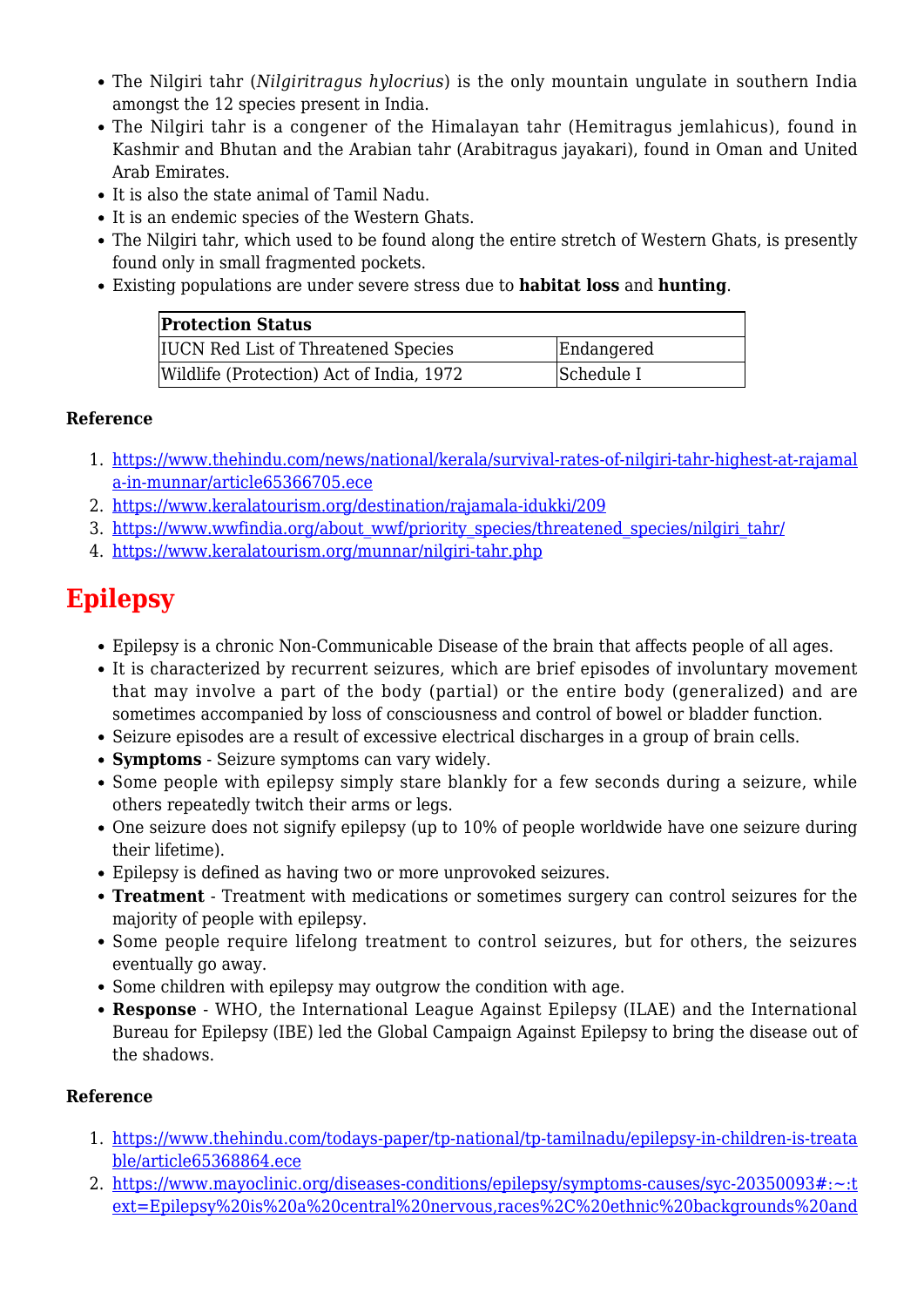$%20a$ ges.

3. <https://www.who.int/news-room/fact-sheets/detail/epilepsy>

# **Battery Passport**

*German-funded consortium of 11 carmakers and battery producers, including BMW, Umicore and BASF, are aiming to develop a "battery passport" that traces the content and carbon footprint of batteries in Europe.*

- The Battery Passport is a **digital representation of a battery** that conveys information about all applicable ESG and lifecycle requirements based on a comprehensive definition of a sustainable battery.
- Each Battery Passport will be a digital twin of its physical battery enabled by the digital Battery Passport platform.
- [The Battery Passport platform offers a global solution for securely sharing information and data.
- This platform aims to go beyond enabling the performance management of just one battery to that of all batteries across the full industry value chain.]
- Batteries could carry a QR code linking to an online database where EV owners, businesses or regulators could access information on the battery's composition.
- This digital tool should also make it easier to recycle raw materials inside batteries, which would cut dependence on foreign suppliers which control the vast majority of resources, like lithium and nickel, essential for battery production.

### **Reference**

- 1. [https://www.thehindu.com/sci-tech/technology/german-funded-consortium-to-develop-battery-p](https://www.thehindu.com/sci-tech/technology/german-funded-consortium-to-develop-battery-passport-for-europe/article65356022.ece) [assport-for-europe/article65356022.ece](https://www.thehindu.com/sci-tech/technology/german-funded-consortium-to-develop-battery-passport-for-europe/article65356022.ece)
- 2. <https://www.globalbattery.org/battery-passport/>

## **Extreme Poverty Dipped in India - World Bank**

- The World Bank has reported that extreme poverty in India dropped to 10.2% in 2019 from as much as 22.5% in 2011 and the pace of reduction in rural India has been more dramatic than in urban areas.
- During the 2011-2019 period, the poverty level in rural and urban areas declined by 14.7 and 7.9% points, respectively.
- While it eased to 11.6% in rural areas in 2019, the urban poverty level stood at 6.3%.
- Extreme poverty has been measured in terms of the number of people living on less than \$1.90 a day (roughly Rs 145).
- Interestingly, urban poverty inched up by 2% points in the demonetisation year of 2016 and rural poverty rose by 10 basis points in 2019.
- According to the World Bank paper, there has been a slight moderation in consumption inequality since 2011, but by a margin smaller than what is reported in the unreleased 2017 NSS report.
- Real incomes for farmers with the smallest landholdings have risen by 10% in annualised terms during the 2013-2019 period.

#### **Reference**

1. [https://www.hindustantimes.com/india-news/extreme-poverty-dipped-in-india-world-bank-repor](https://www.hindustantimes.com/india-news/extreme-poverty-dipped-in-india-world-bank-report-101650220568301.html#:~:text=Extreme%20poverty%20in%20India%20was,World%20Bank%20policy%20research%20said)